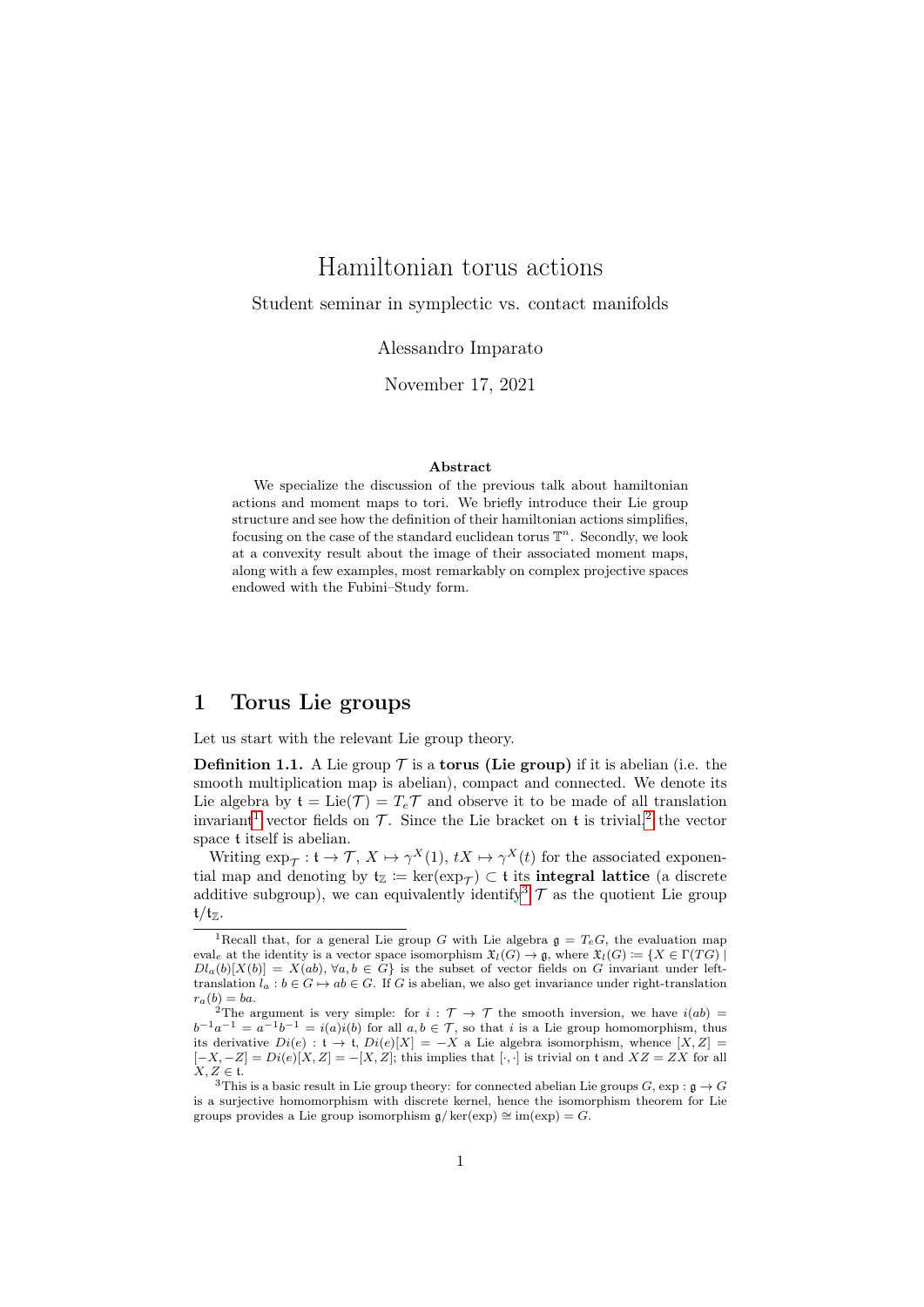We call the dual vector space  $\mathfrak{t}_\mathbb{Z}^* := \text{Hom}_{\mathbb{Z}}(\mathfrak{t}_\mathbb{Z}, 2\pi\mathbb{Z})$  weight lattice of  $\mathcal{T}$ .

For most applications, here and in future, we will focus on the standard euclidean torus.

**Definition 1.2.** The standard torus of rank  $n \geq 1$  is defined as  $\mathbb{T}^n \coloneqq (\mathbb{S}^1)^n \subset$  $\mathbb{C}^n \cong \mathbb{R}^{2n}$ , its elements being of the form  $(e^{i\theta_1}, ..., e^{i\theta_n}) \in \mathbb{T}^n$  for  $\theta_1, ..., \theta_n \in \mathbb{R}$ . Endowing  $\mathbb{T}^n$  with the smooth multiplication map

$$
(e^{i\theta_{1}},...,e^{i\theta_{n}})\cdot (e^{i\vartheta_{1}},...,e^{i\vartheta_{n}})=(e^{i(\theta_{1}+\vartheta_{1})},...,e^{i(\theta_{n}+\vartheta_{n})})
$$

and smooth inversion

$$
(e^{i\theta_1}, ..., e^{i\theta_n})^{-1} = (e^{-i\theta_1}, ..., e^{-i\theta_n}),
$$

we obtain the structure of an abelian compact connected Lie group. Hence,  $\mathbb{T}^n$ is indeed a torus in the Lie group sense. Its Lie algebra is simply  $Lie(T^n)$  =  $T_1\mathbb{T}^n\cong\mathbb{R}^n$ .

Due to the periodicity, we can also write

$$
\mathbb{T}^n \cong (\mathbb{R}/2\pi\mathbb{Z})^n \cong \mathbb{R}^n/(2\pi\mathbb{Z})^n
$$

(the quotient Lie group induced by  $\exp_{\mathbb{T}^n}(\theta_1, ..., \theta_n) = (e^{i\theta_1}, ..., e^{i\theta_n})$ , with kernel the integral lattice  $(2\pi\mathbb{Z})^n$ ; here, the exponential map describes the flowing along each standard basis vector  $X_i = (0, ..., 1, ..., 0)$  for time  $\theta_i \in \mathbb{R}$ ). We then shorten  $[\theta] = [\theta_1, ..., \theta_n] := (e^{i\theta_1}, ..., e^{i\theta_n}) \in \mathbb{T}^n$ , the identity element being  $1 := [0, ..., 0] \in \mathbb{T}^n$ .

We can identify any abstract torus Lie group  $\mathcal{T}^n$  with  $\mathbb{T}^n$ : choosing a basis  $(X_i)_{i=1}^n$  for  $\mathfrak{t} = \text{Lie}(\mathcal{T})$  — which naturally sets an isomorphism of vector spaces  $\mathcal{J}: \mathfrak{t} \to \mathbb{R}^n$  — so that  $\mathfrak{t}_{\mathbb{Z}} \cong \text{Lie}(\mathbb{T}^n)_{\mathbb{Z}} = (2\pi\mathbb{Z})^n$ , we obtain a Lie group isomorphism[4](#page-1-0)

$$
\mathcal{T} \cong \mathfrak{t}/\mathfrak{t}_{\mathbb{Z}} \xrightarrow{\mathcal{J}} \mathbb{R}^n/(2\pi\mathbb{Z})^n \cong \mathbb{T}^n ,
$$

where the identifications as quotient Lie groups come again from the respective exponential maps. We call  $\mathcal J$  (modulo the exp's) a **splitting** of  $\mathcal T$ . Then the weight lattice  $\mathfrak{t}_\mathbb{Z}^*$  gets mapped to  $\text{Hom}_{\mathbb{Z}}((2\pi\mathbb{Z})^n, 2\pi\mathbb{Z}) \cong \mathbb{Z}^n$ .

<span id="page-1-2"></span>**Remark 1.3.** By abelianity of  $\mathbb{T}^n$ , the inner automorphism  $\varphi_a(b) = aba^{-1} = b$ is just the identity for all  $a, b \in \mathbb{T}^n$ , hence the adjoint action is trivial,  $Ad_a =$  $D\varphi_a(\mathbb{1}) = \mathrm{id}_{\mathbb{T}^n}$ , and so is its coadjoint:  $\langle \mathrm{Ad}_a^*(X), Z \rangle = \langle X, \mathrm{Ad}_{a^{-1}}(Z) \rangle = \langle X, Z \rangle$ for all  $X \in (\mathbb{R}^n)^*$  and  $Z \in \mathbb{R}^n$ , i.e.  $\mathrm{Ad}^*_a = \mathrm{id}_{(\mathbb{R}^n)^*}$ .

Observe that we preserved the dual notation for  $(\mathbb{R}^n)^*$  so to avoid confusion regarding the associated pairing  $\langle \cdot, \cdot \rangle$ , which is just the standard scalar product.

Before proceeding, let us recall the definition of hamiltonian action and moment map given in the previous talk.

<span id="page-1-1"></span>**Definition 1.4.** Let  $(M, \omega)$  be a symplectic manifold, G a Lie group with Lie algebra g. An action  $\psi$ :  $G \to \text{Diff}(M)$  of G on M is said to be **hamiltonian** if there exists a **moment map**  $\mu : M \to \mathfrak{g}^*$ , that is, a map such that:

<span id="page-1-0"></span><sup>&</sup>lt;sup>4</sup>This is false on the topological level:  $\mathcal{T}^n$  needs not be *homeomorphic* to  $\mathbb{T}^n$ ! However, we can define torus Lie groups to be those isomorphic to  $\mathbb{T}^n$  as Lie groups; this will automatically imply that they are abelian, compact and connected, lining up with our adopted definition.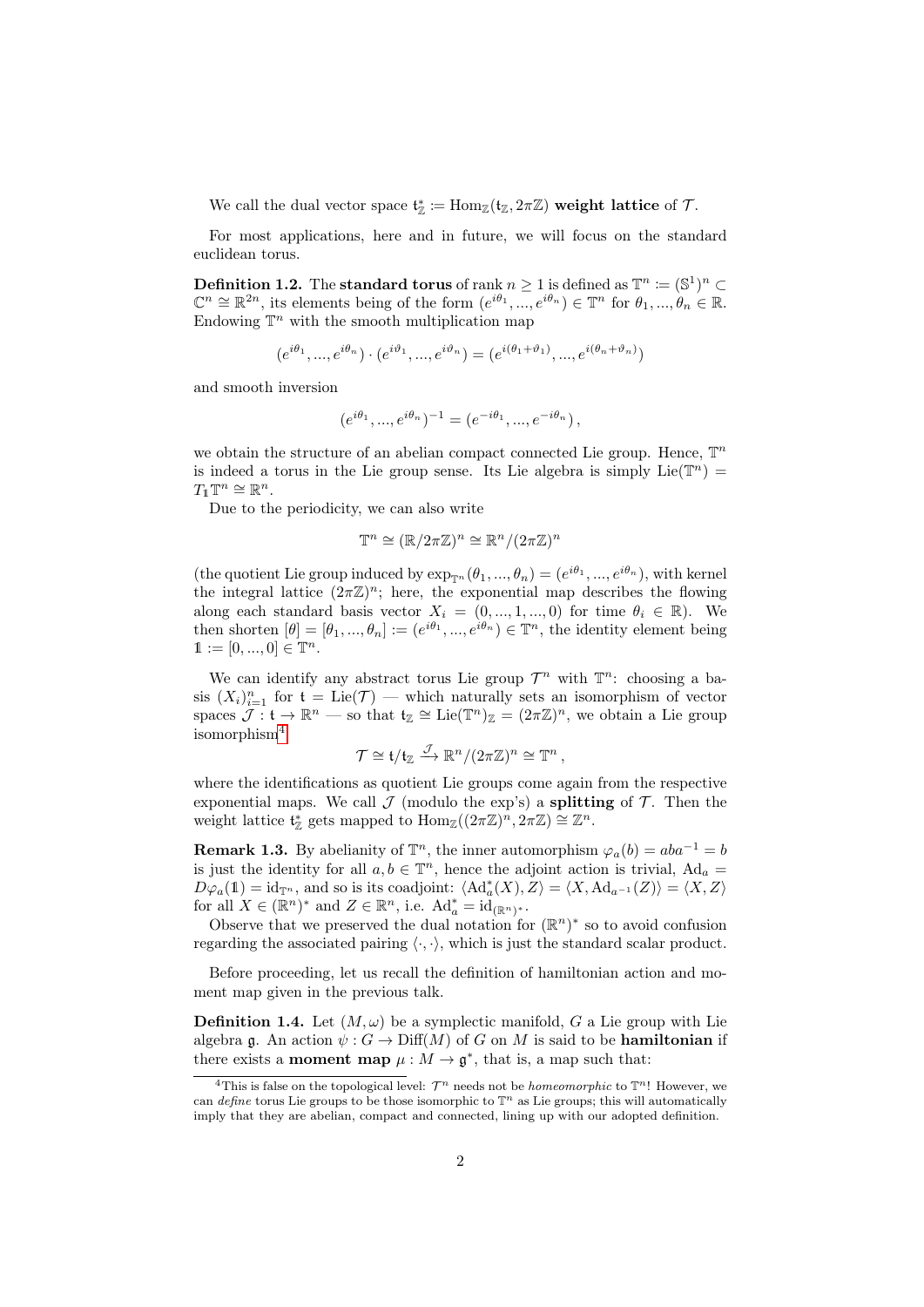1. For each  $X \in \mathfrak{g}$ , the associated smooth map  $\mu^X \in C^{\infty}(M)$ ,  $\mu^X(p) :=$  $\langle \mu(p), X \rangle \equiv \mu(p)[X]$  and infinitesimal generator  $X^{\#} \in \Gamma(TM)$ ,  $X^{\#}(x) =$  $X_{\overline{x}}^{\#}:=(\gamma^X_x)'(0)=\frac{d}{dt}|_{t=0}(x\exp(tX))\in T_xM$  of the one-parameter subgroup  $\gamma^{\tilde{X}}: t \in \mathbb{R} \mapsto \exp(t\tilde{X}) \in G$  are related as

$$
d\mu^X = -i_{X^{\#}}\omega \in \Omega^1(M)\,,
$$

or equivalently,  $\langle d\mu_x(v), X \rangle = \omega_x(v, X_x^{\#}) \in \mathbb{R}$  for all  $x \in M$ ,  $v \in T_xM$ .

2. For each  $g \in G$ , the diagram

$$
\mathfrak{g}^* \xrightarrow{\mathrm{Ad}^*_g} \mathfrak{g}^*
$$
\n
$$
\mu \uparrow \qquad \qquad \mu \uparrow
$$
\n
$$
M \xrightarrow{\psi_g} M
$$

commutes, that is,  $\mu(x)[\text{Ad}_{g^{-1}}(Z)] \langle \mu(x), \text{Ad}_{g^{-1}}(Z) \rangle \stackrel{\text{def}}{=} \langle \text{Ad}_g^*(\mu(x)), Z \rangle \stackrel{!}{=}$  $\langle \mu(\psi_g(x)), Z \rangle \equiv \mu(g \cdot x)[Z] \in \mathbb{R}$  for all  $x \in M$ ,  $Z \in \mathfrak{g}$ .

If we take  $G = \mathcal{T}$  in Definition [1.4](#page-1-1) to be a torus, then we call the so obtained quadruple  $(M, \omega, \mathcal{T}, \mu)$  a hamiltonian torus space.

Since, as observed above, any torus Lie group with a choice of Lie algebra basis is isomorphic to the standard euclidean torus, we are particularly motivated to unravel the definition of hamiltonian  $\mathbb{T}^n$ -space.

**Definition 1.5.** Let  $(M, \omega)$  be a symplectic manifold. An action  $\psi : \mathbb{T}^n \to$  $\mathrm{Diff}(M), [\theta] \mapsto (\psi_{[\theta]}: x \mapsto [\theta] \cdot x)$  is a hamiltonian torus action if there exists a moment map  $\mu: M \to (\mathbb{R}^n)^*$ , that is, a map fulfilling:

1. For each standard basis vector  $X_k \in \mathbb{R}^n$ , the associated infinitesimal generator  $X_k^{\#} \in \Gamma(TM)$  of  $\gamma^{X_k} : \theta_k \in \mathbb{R} \mapsto \exp_{\mathbb{T}^n}(\theta_k X_k) = (0, ..., e^{i\theta_k}, ..., 0) \in \mathbb{T}^n$ is Hamiltonian with

$$
d\mu_k = -i_{X_k^{\#}}\omega \in \Omega^1(M)\,,
$$

where  $\mu_k = x_k \circ \mu \in C^{\infty}(M)$  are the coordinate functions of  $\mu$ ,  $1 \leq k \leq n$ .

2.  $\mu_k([\theta] \cdot x) = \mu_k(x)$  for all  $[\theta] \in \mathbb{T}^n$ ,  $x \in M$ ,  $1 \leq k \leq n$ .

#### Remark 1.6.

• As for general Lie groups, when  $n = 1$  condition 1. tells us that the moment map  $\mu \in C^{\infty}(M)$  is a Hamiltonian function for each vector field  $X^{\#} \in$  $\Gamma(TM)$  associated to any  $X \in \mathbb{R}$ , then a Hamiltonian vector field. In higher dimension, along the k-th direction, this role is played by  $\mu_k \in C^{\infty}(M)$  for  $X_k^{\#} \in \Gamma(TM)$ .

In this sense, we could interpret the moment map as an "upgraded" version of Hamiltonian function.

• Compatibility with Definition [1.4](#page-1-1) is straightforward:  $\mu^{X_k} = \mu_k$  for each coordinate, so condition 1. holds for any  $X \in \mathbb{R}^n$  (by linearity), while triviality of the coadjoint action (see Remark [1.3\)](#page-1-2) simplifies the equivariance property 2. to the  $\mathbb{T}^n$ -invariance of each  $\mu_k$ .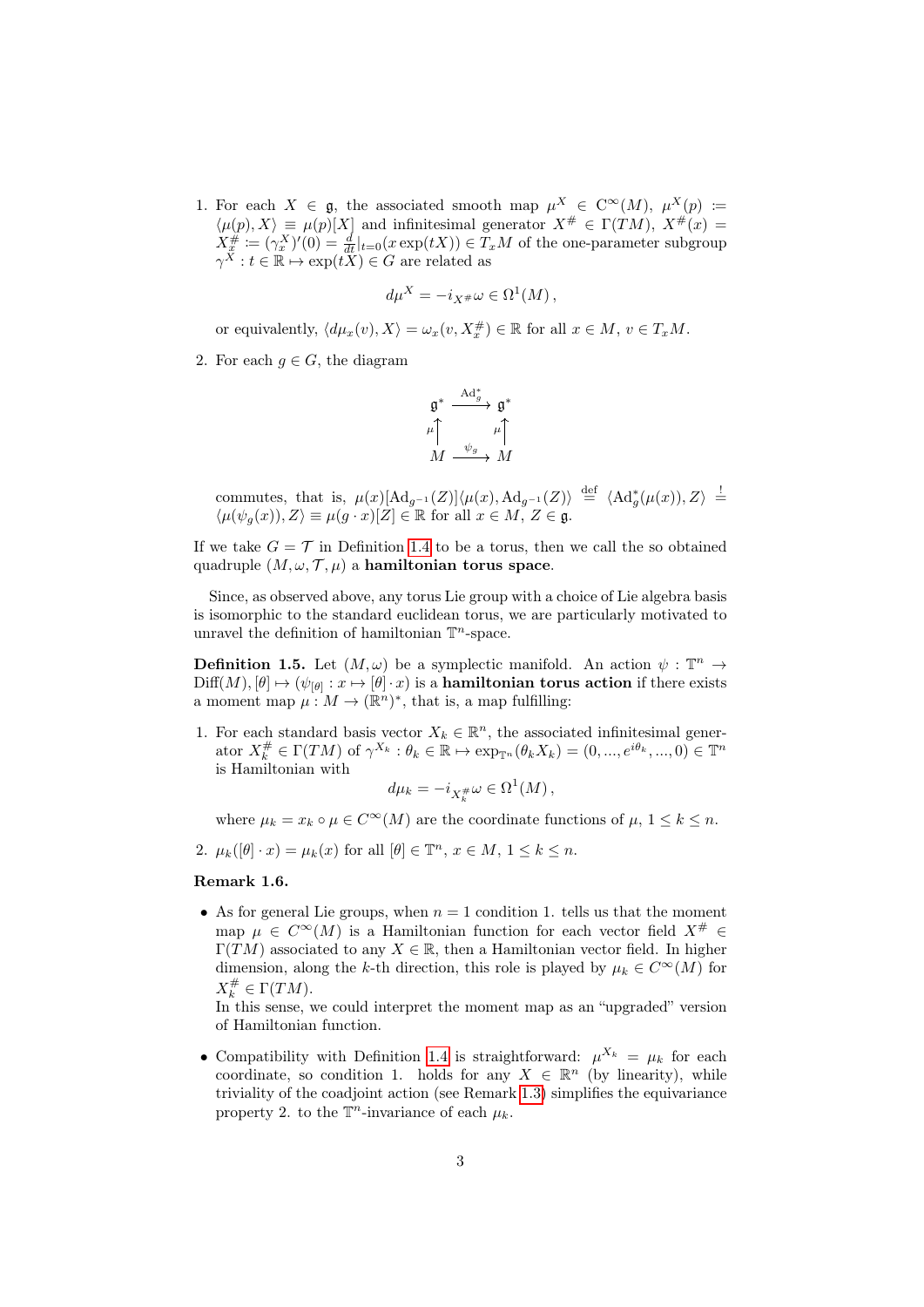• The moment map is not unique: assuming  $\mu : M \to \mathbb{R}^n$  to be a moment map for a  $\mathbb{T}^n$ -action, so is  $\mu + c$  for any  $c \in \mathbb{R}^n$  (since  $(\mu + c)_k = \mu_k + c$ , and  $d(\mu + c)_k = d\mu_k$ ). Moreover, any two moment maps  $\mu^1, \mu^2$  for a given hamiltonian torus action on a connected manifold  $M$  differ by just a constant (because  $d(\mu^1 - \mu^2)_k = d\mu_k^1 - d\mu_k^2 = 0 \in \Omega^1(M)$ , by condition 1., which implies  $\mu^1 - \mu^2 = c \in \mathbb{R}^n$ .

<span id="page-3-1"></span>Example 1.7. Let us have a look at a few basic examples.

• Consider the standard symplectic manifold  $(\mathbb{C}, \omega_0 = \frac{i}{2} dz \wedge d\overline{z})$  and the action of the 1-torus  $\mathbb{S}^1$  by rotation,

$$
\psi: \mathbb{S}^1 \to \text{Diff}(\mathbb{C}), \, \theta \equiv [\theta] \mapsto (\psi_{\theta} : z \mapsto e^{il\theta} z),
$$

for a fixed  $l \in \mathbb{Z}$ . Then  $\psi$  is hamiltonian, a valid moment map being

$$
\mu:\mathbb{C}\to\mathbb{R},\,z\mapsto\frac{1}{2}l|z|^2\,.
$$

A verification is best obtained in polar coordinates  $(r, \varphi)$ , with which  $\omega_0 =$  $rdr \wedge d\varphi$ ,  $\psi_{\theta}(re^{i\varphi}) = re^{i(\varphi + l\theta)}$  and  $\mu(re^{i\varphi}) = \frac{1}{2}lr^2$ : then  $X^{\#} = l\frac{\partial}{\partial \varphi}$  $i \cdot l(z \frac{\partial}{\partial z} - \bar{z} \frac{\partial}{\partial \bar{z}})$  clearly fulfills

$$
(-i_{X^{\#}}\omega_0)_{re^{i\varphi}} = (r dr \wedge d\varphi)(\cdot, l\frac{\partial}{\partial \varphi}) = rl \cdot dr = d\mu(re^{i\varphi}),
$$

and

$$
\mu(\psi_{\theta}(re^{i\varphi})) = \mu(re^{i(\varphi + l\theta)}) = \frac{1}{2}lr^2 = \mu(re^{i\varphi}),
$$

for all  $\theta \in \mathbb{S}^1$ ,  $re^{i\varphi} \in \mathbb{C}$ .

• Similarly, in dimension n and for fixed  $l_1, ..., l_n \in \mathbb{Z}$ , we have the hamiltonian torus action (diagonal action)

$$
\psi_0: \mathbb{T}^n \to \text{Diff}(\mathbb{C}^n), [\theta] \mapsto (\psi_{0, [\theta]} : (z_1, ..., z_n) \mapsto (e^{il_1\theta_1}z_1, ..., e^{il_n\theta_n}z_n)
$$

on  $(\mathbb{C}^n, \omega_0 = \frac{i}{2} \sum_{i=1}^n dz_k \wedge d\bar{z}_k)$ , with moment map

$$
\mu_0: \mathbb{C}^n \to \mathbb{R}^n, (z_1, ..., z_n) \mapsto \frac{1}{2}(l_1|z_1|^2, ..., l_n|z_n|^2).
$$

Here,  $X_k^{\#} = l_k \frac{\partial}{\partial \theta_k} = i \cdot l_k (z_k \frac{\partial}{\partial z_k} - \bar{z}_k \frac{\partial}{\partial \bar{z}_k}).$ For the choice  $l_k = 1 \forall 1 \leq k \leq n$ ,  $(\mathbb{C}^n, \omega_0, \mathbb{T}^n, \mu_0)$  is called the **Darboux**  $\mathbb{T}^n$ -model.

• Consider the **complex projective space**  $\mathbb{C}P^n = (\mathbb{C}^{n+1} \setminus \{0\})/\sim$ , where  $z_1 \sim z_2$  iff  $\exists \lambda \in \mathbb{C}^\times$  s.t.  $z_1 = \lambda z_2$ , then understood as the set<sup>[5](#page-3-0)</sup> of all complex lines in  $\mathbb{C}^{n+1}$  through the origin, which we may denote via homogeneous coordinates  $[z] = [z_0 : z_1 : ... : z_n] = [\lambda z] \in \mathbb{C}P^n$ . To obtain the structure of a symplectic manifold, we look at

$$
\nu_{\text{FS}} = \frac{i}{2(z_k \bar{z}^k)^2} \sum_{k=0}^n \sum_{k \neq j=0}^n (\bar{z}_j z_j dz_k \wedge d\bar{z}_k - \bar{z}_j z_k dz_j \wedge d\bar{z}_k) \in \Omega^2(\mathbb{C}^{n+1} \setminus \{0\});
$$

<span id="page-3-0"></span><sup>&</sup>lt;sup>5</sup>Alternatively, we can consider the complex projective space  $\mathbb{C}P^n$  as the homogeneous space  $S^{2n+1}/U(1)$  sitting inside  $\mathbb{C}^{n+1} \cong \mathbb{R}^{2n+2}$ , where  $U(1) \equiv S^1$  is the unitary circle group acting by multiplication on  $S^{2n+1}$ . In particular,  $\mathbb{C}P^1 \cong S^3/U(1) \cong S^2$ , equipped with Fubini– Study form  $\omega_{\text{FS}} = \frac{1}{4} d\varphi \wedge dh$ ; see Example [2.4.](#page-5-0)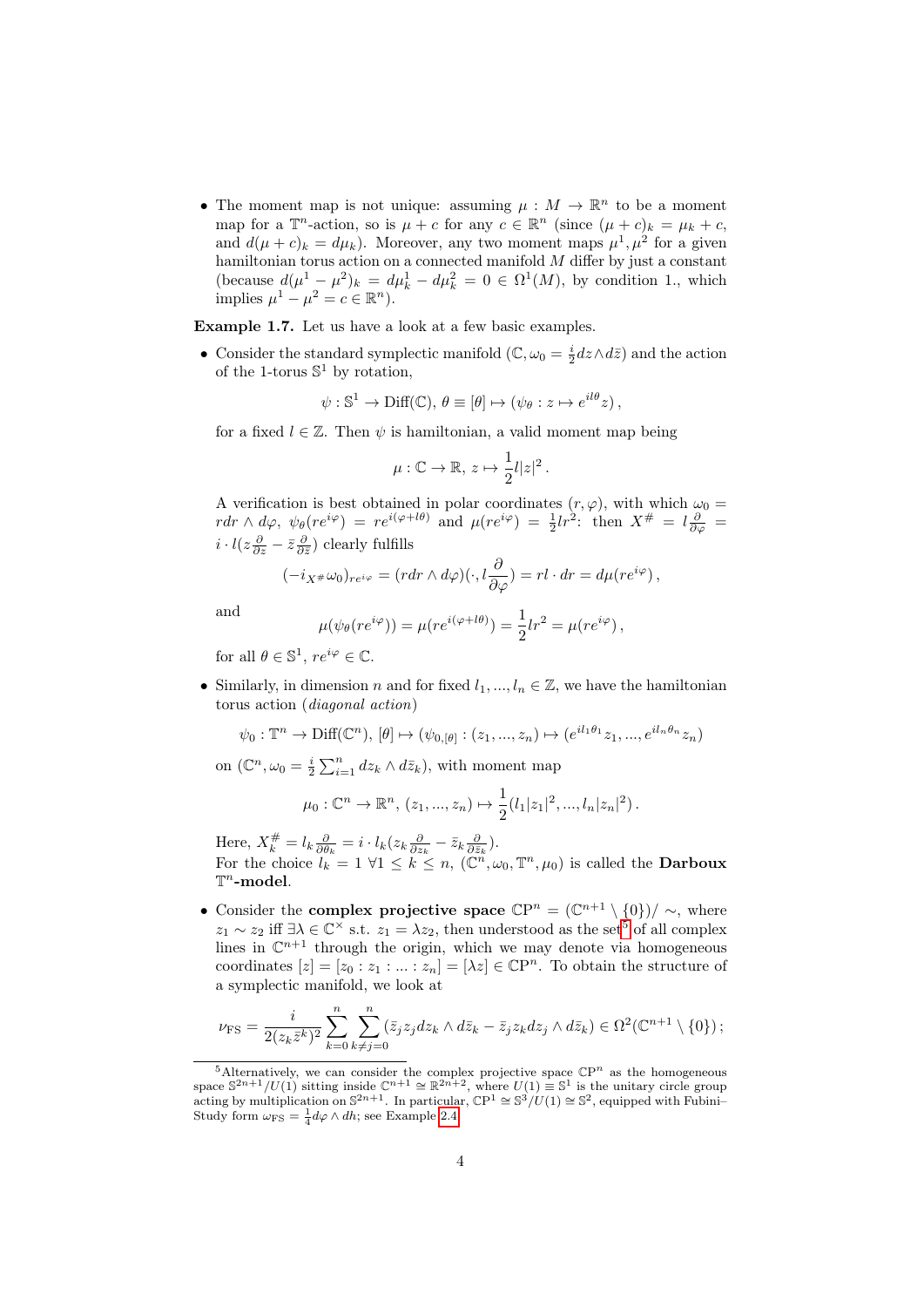then the pullback  $\omega_{\text{FS}} = \pi^*(\nu_{\text{FS}}) \in \Omega^2(\mathbb{C}P^n)$  under the mod~ projection  $\pi$ of  $\mathbb{C}^{n+1}\setminus\{0\}$  is a well-defined symplectic form, the **Fubini–Study form** on  $\mathbb{C}P^n$ . On the affine patch  $U_j := \{ [z] \in \mathbb{C}P^n \mid z_j \neq 0 \} = \{ [z_0 : ... : 1 : ... : z_n] \}$  $\in \mathbb{C}P^n$ , it can be written more succintly as

$$
\omega_{\text{FS}} = \frac{i}{2} \partial \bar{\partial} f_j
$$
 for  $f_j(z) \coloneqq \ln \left( \frac{\bar{z}_k z^k}{\bar{z}_j z_j} \right) \in C^\infty(U_j)$ ,

where  $\partial := \sum_{i=0}^n \frac{\partial}{\partial z_i} dz_i$  and  $\bar{\partial} := \sum_{i=0}^n \frac{\partial}{\partial \bar{z}_i} d\bar{z}_i$  (upon fixing  $z_j = 1$  and considering the remaining affine coordinates  $z_{\text{aff}} = (z_0, ..., z_{j-1}, z_{j+1}, ..., z_n) \in$  $\mathbb{C}^n$ , we also have  $f_j(z) = \ln(1 + |z_{\text{aff}}|^2)$ . Then  $(\mathbb{C}P^n, \omega_{FS})$  is a real  $2n$ -dimensional symplectic manifold.<sup>[6](#page-4-0)</sup>

Then the standard action

$$
\psi: \mathbb{T}^n \to \text{Diff}(\mathbb{C}P^n), [\theta] \mapsto (\psi_{[\theta]} : [z_0 : \dots : z_n] \mapsto [z_0 : e^{i\theta_1} z_1 : \dots : e^{i\theta_n} z_n])
$$

is a hamiltonian torus action with (well-defined) moment map

$$
\mu: \mathbb{C}\mathrm{P}^n \to \mathbb{R}^n, [z] = [z_0: \ldots : z_n] \mapsto \frac{1}{2} \left( \frac{|z_1|^2}{|z|^2}, \ldots, \frac{|z_n|^2}{|z|^2} \right).
$$

## 2 Convexity of the moment map image

A peculiarity of hamiltonian torus actions is that the image of the associated moment maps is a convex polytope.<sup>[7](#page-4-1)</sup>

<span id="page-4-4"></span>**Theorem 2.1** (Atiyah, Guillemin–Sternberg). Let  $(M, \omega)$  be a compact connected symplectic manifold with a hamiltonian action of  $\mathbb{T}^n$  and associated moment map  $\mu : M \to \mathbb{R}^n$ . Then each  $\mu^{-1}(c) \subset M$  for  $c \in im(\mu)$  is a connected subset, and the image of  $\mu$  is the convex hull spanned by the images of finitely many points  $x_1, ..., x_N \in M$  fixed by the action.<sup>[8](#page-4-2)</sup>

$$
\mu(M) = \left\{ \sum_{i=1}^{N} t_i \mu(x_i) \in \mathbb{R}^n \mid t_i \in [0,1] \text{ s.t. } \sum_{i=1}^{N} t_i = 1 \right\} \subset \mathbb{R}^n
$$

We call  $\mu(M)$  the moment polytope.

<span id="page-4-5"></span>**Remark 2.2.** Those of you who have knowledge of some basic results regarding locally convex vector spaces (such as  $\mathbb{R}^n$ ) may have stumbled upon the following similarly-flavoured theorem $^{9}$  $^{9}$  $^{9}$  due to Krein–Milman:

"A compact convex subset of a locally convex vector space is the closed convex hull of its extremal points",

<span id="page-4-0"></span> $6$ Actually,  $\mathbb{C}P^n$  is something more: a Kähler manifold, that is, a manifold with mutually compatible complex, symplectic and Riemannian structure, all attached to the Kähler form  $\omega_{\text{FS}}$ .

<span id="page-4-1"></span> $7$ Two independently produced proofs of Theorem [2.1](#page-4-4) can be found in M. Atiyah, Convexity and commuting Hamiltonians, Bull. London Math. Soc. 14 (1982), 1–15, respectively V. Guillemin, S. Sternberg, Convexity properties of the moment mapping, Invent. Math. 67 (1982), 491–513.

<span id="page-4-3"></span><span id="page-4-2"></span><sup>&</sup>lt;sup>8</sup>Still, note that there could be infinitely many fixed points!

<sup>9</sup>Consult for example M. Einsiedler, T. Ward, Functional analysis, spectral theory, and applications, Graduate Texts in Mathematics 276, Springer, (2017), ISBN: 978-3-319-58539-0.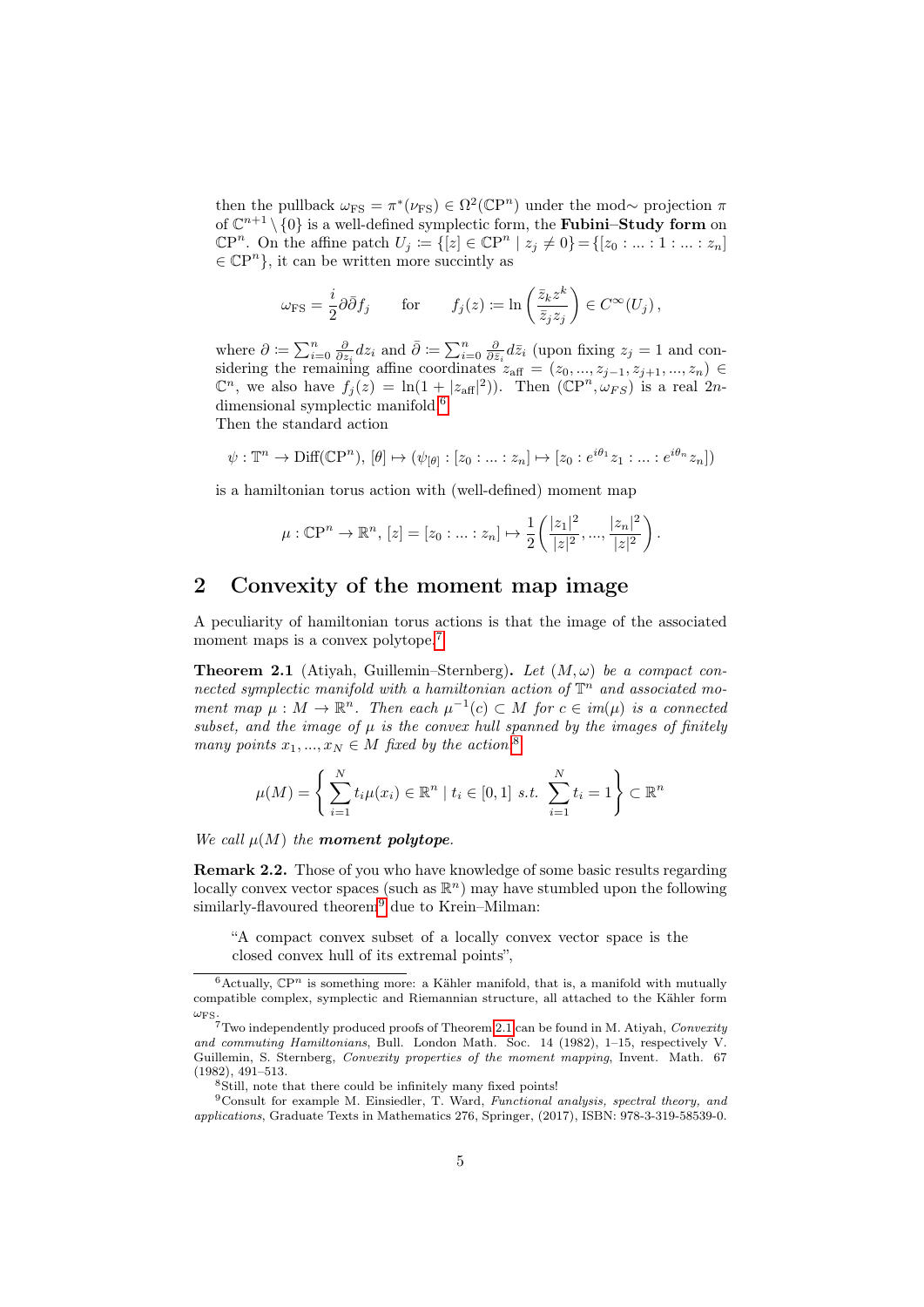where a point is called *extremal* if it cannot be written as a proper convex combination of any two points belonging to the subset. In fact, in the setting of Theorem [2.1,](#page-4-4) one can show that the image under  $\mu$  of any point in M fixed by the  $\mathbb{T}^n$ -action is an extremal point of  $\mu(M)$ .

Remark 2.3. (Sneak peek of symplectic toric manifold). In the setting of Theorem [2.1,](#page-4-4) if the hamiltonian torus action  $\psi : \mathbb{T}^n \to \text{Diff}(M)$  is *effective*, meaning that  $(\psi_{\lbrack \theta]} = \mathrm{id}_M \implies [\theta] = 1)$ , then there are at least  $n+1$  points of M fixed by  $\psi$  and, more importantly, M must be of dimension at least  $2n$ .

Optimality regardining the dimension is reached in the case of symplectic toric manifolds: a symplectic toric manifold is any compact connected symplectic manifold  $(M^{2n}, \omega)$  equipped with an effective hamiltonian torus action of  $\mathbb{T}^n$  (so  $\dim(M) = 2\dim(\mathbb{T}^n)!$ ) and a choice of moment map  $\mu : M \to (\mathbb{R}^n)^*$ .

We go no further: symplectic toric manifolds will be investigated in later talks.

#### <span id="page-5-0"></span>Example 2.4.

- The moment map image for the Darboux  $\mathbb{T}^n$ -model discussed in Example [1.7](#page-3-1) is the positive octant:  $\mu_0(\mathbb{C}^n) = \mathbb{R}^n \geq 0 \{x \in \mathbb{R}^n \mid x_k \geq 0 \; \forall 1 \leq k \leq n\}$ (hence the positive axis in dimension one).
- Consider the  $\mathbb{S}^1$ -action by rotation on the two-sphere  $(\mathbb{S}^2, \omega = d\varphi \wedge dh)$ ,  $e^{i\theta} \cdot (\varphi, h) = (\theta + \varphi, h)$ , where  $h : \mathbb{S}^2 \to \mathbb{R}$  is the height function. The associated moment map  $\mu = -h$  has image  $\mu(\mathbb{S}^2) = [-1,1]$ , exactly the convex hull spanned by  $\mu(\varphi, \pm 1) = \mp 1$ . Recall also from Example [1.7](#page-3-1) that  $\mathbb{S}^1$  acts on the homogeneous space  $\mathbb{C}P^1 \cong$

 $\mathbb{S}^3/\mathbb{S}^1$  endowed with  $\omega_{\text{FS}} = \frac{1}{4} d\varphi \wedge dh$  as  $e^{i\theta} \cdot [z_0 : z_1] = [z_0 : e^{i\theta} z_1]$ , with  $\mu([z_0:z_1])=\frac{|z_1|^2}{2(|z_0|^2+1)}$  $\frac{|z_1|^2}{2(|z_0|^2+|z_1|^2)}$ . Then  $\mu(\mathbb{C}P^1)=[0,\frac{1}{2}].$ 

• In general, the standard diagonal action of  $\mathbb{T}^n$  on  $\mathbb{C}P^n$  with moment map as specified in Example [1.7](#page-3-1) produces as moment polytope  $\mu(\mathbb{C}P^n) = \frac{1}{2} \Delta_{\text{std}}^n$ , "half" the standard  $n$ -dimensional simplex

$$
\Delta_{\text{std}}^n \coloneqq \{ x \in \mathbb{R}^n \mid 0 \le x_1 \le \dots \le x_n \le 1 \} \subset \mathbb{R}^n.
$$

This is best seen for  $(\mathbb{C}P^2, \omega_{FS})$ : the hamiltonian  $\mathbb{T}^2$ -action

$$
(e^{i\theta_1}, e^{i\theta_2}) \cdot [z_0 : z_1 : z_2] = [z_0 : e^{i\theta_1} z_1 : e^{i\theta_2} z_2]
$$
  
= 
$$
[e^{-i\theta_1} z_0 : z_1 : e^{i(\theta_2 - \theta_1)} z_2]
$$
  
= 
$$
[e^{-i\theta_2} z_0 : e^{i(\theta_1 - \theta_2)} z_1 : z_2]
$$

clearly fixes the complex lines  $[1:0:0], [0:1:0], [0:0:1] \in \mathbb{C}P^2$ , which are sent by

$$
\mu([z_0:z_1:z_2]) = \frac{1}{2} \left( \frac{|z_1|^2}{|z_0|^2 + |z_1|^2 + |z_2|^2}, \frac{|z_2|^2}{|z_0|^2 + |z_1|^2 + |z_2|^2} \right)
$$

to respectively  $(0,0), (\frac{1}{2},0), (0,\frac{1}{2}) \in \mathbb{R}^2$ . The convex hull of the latters,  $\{t(\frac{1}{2},0)+(1-t)(0,\frac{1}{2})\in\mathbb{R}^2\mid t\in[0,1]\},\$ is precisely half the standard 2-simplex. Therefore, by Theorem [2.1,](#page-4-4)  $\mu(\mathbb{C}P^2) = \frac{1}{2}\Delta_{\text{std}}^2$ .